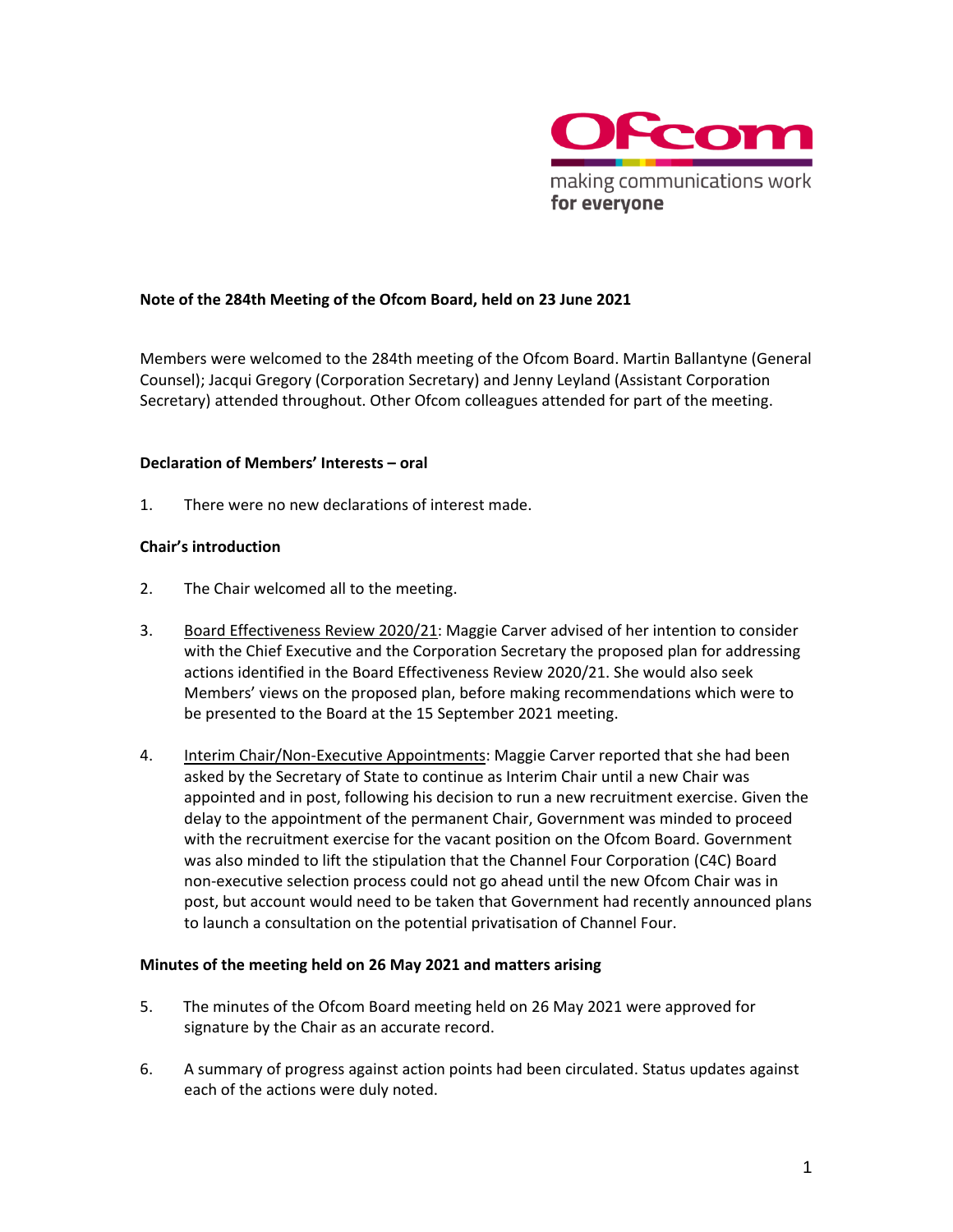## **Chief Executive's Report**

- 7. Melanie Dawes presented her report, which covered key developments since the last Board meeting.
- 8. BT: On 11 June 2021 Altice and BT announced that Altice had acquired a 12.1% stake in BT, making it the largest shareholder. Melanie Dawes updated the Board on matters discussed at her recent meeting with the Altice Chief Executive, and the Board considered the possible implications of this investment.
- 9. GB News: GB News had launched on 13 June 2021 and Ofcom had since received over 500 complaints. The Board was provided with an oral update.
- 10. Channel 4 Corporation (C4C): On 22 June 2021 Government had announced a consultation on the future of C4C covering both remit and ownership. The consultation would also review regulation of streaming services such as Netflix, Disney+ and Amazon Prime Video and consider whether new rules around impartiality and accuracy were needed for documentaries and news content on the platforms to "level the playing field" with broadcasters who were regulated by Ofcom. The Board discussed the potential implications for Ofcom if its regulatory remit was extended in this regard.
- 11. On 22 June 2021, Ofcom had published its response to C4C's Statement of Media Content Policy as part of its Channel 4 annual review process. This highlighted C4C's success in meeting, and in some cases exceeding, their remit in the past year, despite COVID.
- 12. The Digital Regulation Cooperation Forum (DRCF): The DRCF was gathering momentum and demonstrating a joined-up approach to regulation, with a successful event for Parliamentarians held recently and another event planned for July 2021.
- 13. Post: Melanie Dawes updated the Board on a recent constructive meeting with the BEIS Minister for Regulation whose brief included Post.
- 14. Scam Texts and Calls: There had been a significant increase in scam texts and calls over the past year, and a rise in media interest. To tackle this increase the various regulators, industries and enforcement agencies needed to work together, and with Government. Melanie Dawes had written to DCMS Ministers on 10 June 2021 setting out what Ofcom was doing in this area. The Board noted that this was likely to be an expanding work area in the months ahead. In answer to a question from the Board, Lindsey Fussell said that, currently, the issue was less about having the resources to address scams and texts and more about the sophisticated nature of the criminal activity involved. Consideration was being given to the future strategy for addressing scams.
- 15. The Board **NOTED** the report from the Chief Executive.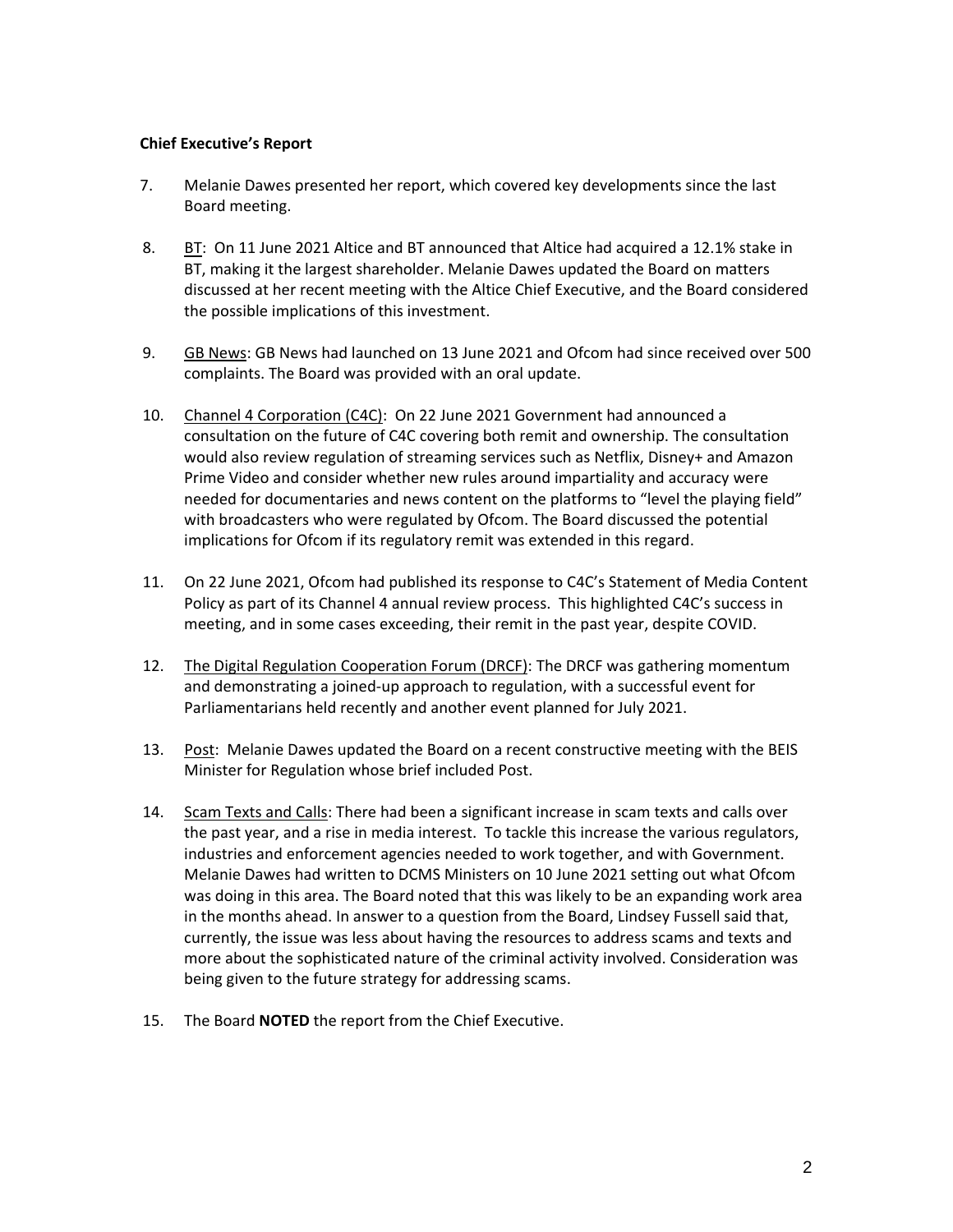#### **Executive Member Updates**

- 16. Network Resilience: Lindsey Fussell referred to a recent significant network outage across the Orange (fixed and mobile) network in France which had meant that for several hours calls to the emergency services could not be completed. Ofcom was working with the communications operators to ensure any relevant lessons for the UK's network resilience were identified and mitigating action taken.
- 17. Royal Mail: Lindsey Fussell had written to Royal Mail advising that the current emergency period which had applied during the COVID-19 pandemic was expected to conclude at the end of August 2021.
- 18. BBC: Kevin Bakhurst reported that the BBC Inquiry, led by former BBC Director of Nations and Regions Keven MacQuarrie, into the rehiring of Martin Bashir as its religious affairs correspondent in 2016 had cleared all those involved in his recruitment, whilst also finding some "shortcomings" in the process. The terms of reference for Sir Nicolas Serota's review of the BBC's oversight of editorial practices and procedures had been published on 14 June 2021, and Ofcom had been invited to meet Sir Nicolas Serota and his panel members.
- 19. White Paper on Broadcasting: Kevin Bakhurst referred to the recent statement made by the Secretary of State announcing plans to publish a Broadcasting White Paper in autumn 2021. In line with the recommendations previously made by Ofcom, the statement made explicit reference to the White Paper including proposals on how to ensure public service broadcasters would be given sufficient prominence on different online platforms to enable viewers to continue to find and access original and high quality British content.
- 20. Kevin Bakhurst referred to current standards and fairness and privacy cases including several standards cases involving hate speech.
- 21. The Board **NOTED** the updates presented orally at the meeting.

# **Reports from Non-Executive Members**

- 22. David Jones referred to the Welsh Government's "Programme for Government 2021-26" which had been published on 17 June 2021.
- 23. Bob Downes updated the Board on political developments in Scotland including the appointment of new Ministers, and on a recent meeting with MG Alba, the Gaelic language media service. Bob Downes also referred to the recent political developments in Northern Ireland. Recruitment was underway for a new Content Board member for Northern Ireland.
- 24. The Board **NOTED** the oral reports from Non-Executive Members.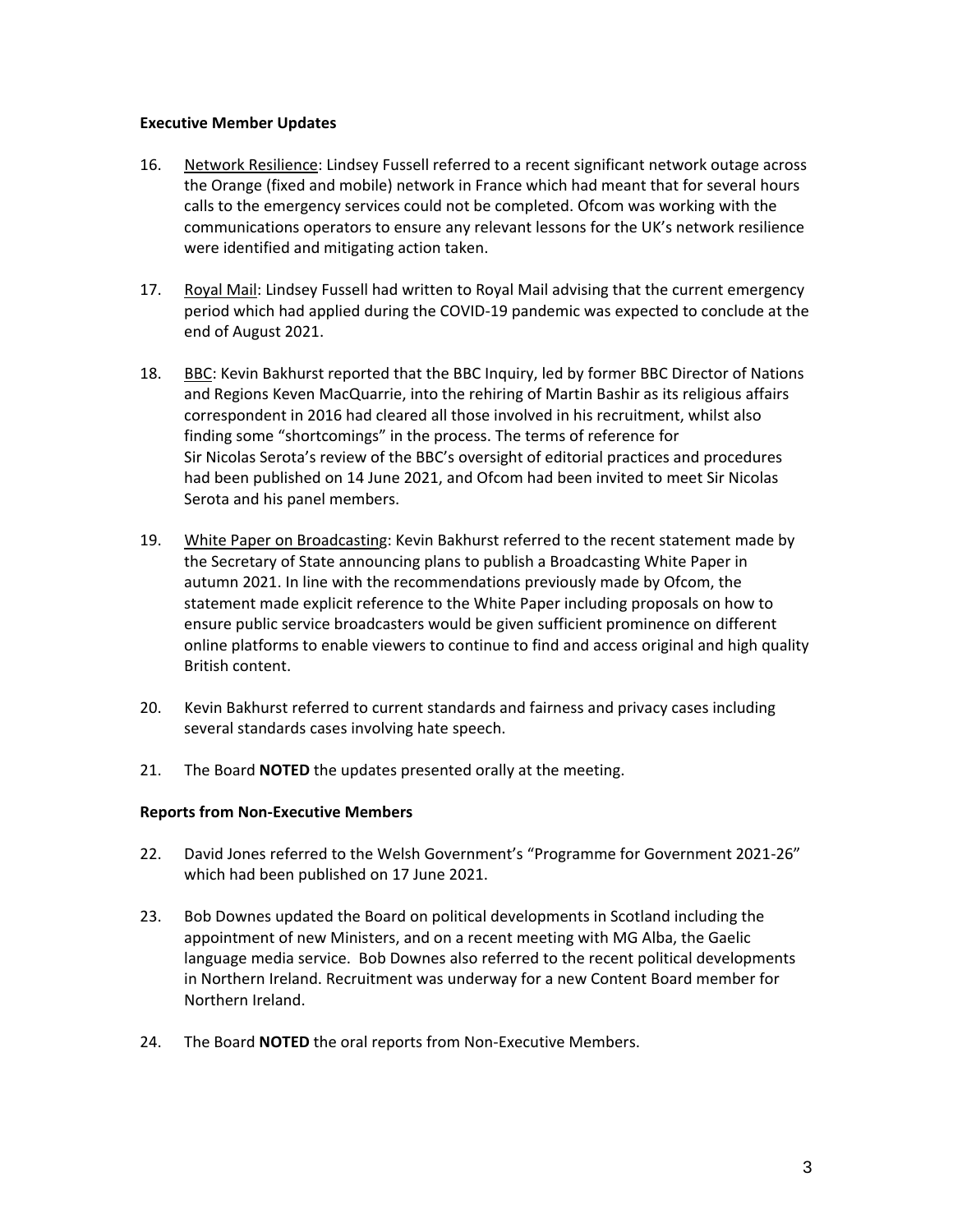#### **Risk and Audit Committee**

- 25. Angela Dean reported on matters discussed at the meeting of the Risk and Audit Committee held on 9 June 2021. There had been one Internal Report, on "People, OD and Change". The report had received a substantive assurance rating with minor observations relating to improving documentation. Both Deloitte and the NAO had confirmed clean audit opinions for the internal and external audits respectively. The Committee had reviewed the Strategic Risk Register. The Committee had received an update on Ofcom's work on cyber security.. The Board noted the oral update provided by Angela Dean.
- 26. Angela Dean presented the Annual Report to the Board from the Risk and Audit Committee which summarised the Committee's work over the past year. The Board noted that the report would form part of the Annual Report & Accounts for 2020/21.

# **Ofcom 2020/21 Annual Report and Accounts and section 400 Licence Fees and Penalty Accounts**

- 27. The Board had had an opportunity to comment between meetings on an earlier draft of the Annual Report and Accounts (AR&A) for 2020/21. The Board NOTED that an updated version of the AR&A had been circulated for this meeting, together with a final version of the letter of representation and the final version of the section 400 accounts. Although the report included more content than the 2019/20 report, it was four pages shorter due to sharper drafting. There was some discussion of the target audience for the report. The Board noted that the Annual Report was Ofcom's key document for accounting for its activities to Parliament. The style of the report also gave a flavour of what Ofcom was like as an organisation, which was helpful for external stakeholders and potential Ofcom employees. The Board noted that the report would be proof-read, and any final changes made ahead of it being finalised for signature. The Board commended those involved on a well designed and clear report. The Board asked to be updated in due course on the statistics for online viewing of the AR&A.
- 28. The Board approved the AR&A, the letter of representation and the final version of the Section 400 accounts, with final clearance of the AR&A being delegated to the Chief Executive.

# **Interim Manchester Location Recommendation**

29. At the 22 March 2021 meeting the Board had given approval in principle to the establishment of an interim office location in Manchester, primarily to accommodate staff in the target growth areas of online safety and telecoms security, together with staff required to help Ofcom develop its technology, digital and data capability. Since receiving that in principle approval, the executive had conducted an extensive research and evaluation exercise; addressed concerns raised by the Board; considered value-for-money and made a proposal which provided flexibility to reflect the uncertain post-COVID working environment. A short-list of four sites had been identified as potential locations, subject to entering negotiations to secure the best overall outcome. Having four potential sites mitigated against the danger of significant delay should any of the options come off the market.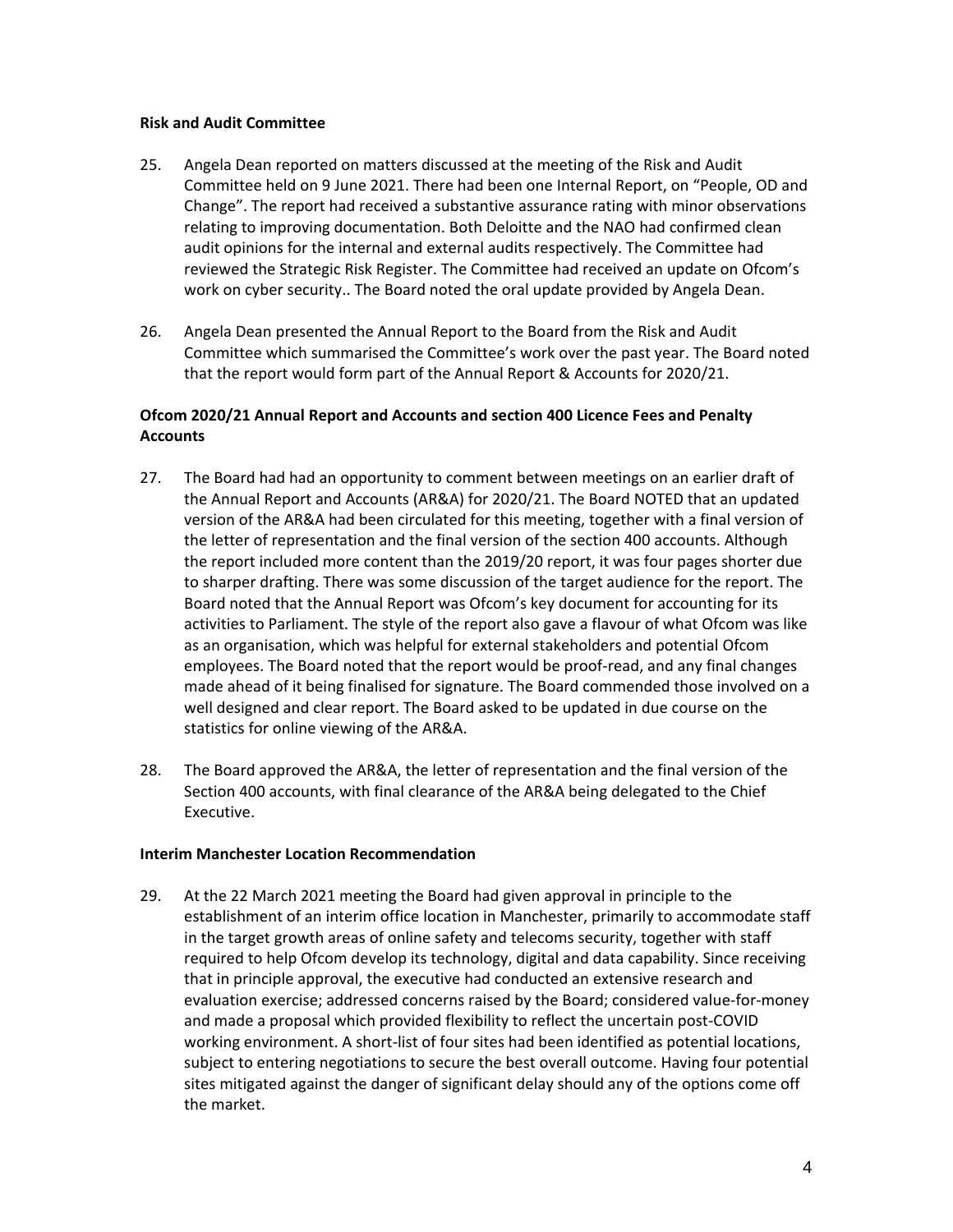30. During discussion the Board was provided with further detail on the reasons for choosing Manchester as a location; on the approach to recruitment and relocating staff to ensure that senior decision makers were located in Manchester; and assurance that the fit out timetable, although tight, should be achievable. The recommendation was to agree a 24 month lease. The Board agreed to delegate final lease negotiations for the shortlisted sites to the Chief Operating Officer, in accordance with the existing Financial Approvals Framework.

# **Strategy Planning Update**

- 31. The Board considered a proposed draft strategic framework for Ofcom's regulatory work across the communications sectors. This was an iterative process and following this initial discussion with the Board there would be further engagement with colleagues across Ofcom. The framework would be used to develop 'sector strategy' papers focusing on the most significant strategic choices for Ofcom's future work. These pieces of work would be drawn together at the Board Strategy Day in October 2021, with consideration being given at that meeting to the implications for Ofcom's three-year business plan. The threeyear business plan would then be developed over the subsequent months.
- 32. Following discussion the Board:
	- noted the draft framework for developing Ofcom's strategy, including Ofcom's mission, duties, functions and principles; and
	- agreed that it would be useful to continue to develop this thinking through the summer as a framework for analysing future challenges and strategic choices for Ofcom's work, but with a steer that it should be kept broad and high level.

# **Future of Public Service Broadcasting – Small Screen: Big Debate**

- 33. The objective of the Small Screen: Big Debate ('SS:BD') programme of work was to ensure that, in a rapidly changing media landscape, audiences would continue to receive the benefits of Public Service Media ('PSM'). The Board reviewed the draft Executive Summary of the Statement which was planned for publication in July 2021.
- 34. Subject to consideration of the comments noted in discussion the Board delegated approval of the Executive Summary for the final statement on the Future of Public Service Media – Small Screen: Big Debate to Kevin Bakhurst.

# **Ofcom's First Periodic Review of the BBC: Proposed Approach**

35. The Board was provided with an information paper which set out plans for a programme of work reviewing Ofcom's regulation of the BBC, including the first Periodic Review of the BBC (a report to DCMS to support its mid-term Charter review) and plans for evolving the BBC Operating Licence. The programme of work would cover the breadth of Ofcom's BBC responsibilities. Where necessary, it would also look at revising Ofcom's own guidance and processes, as well as making recommendations to Government as part of the Periodic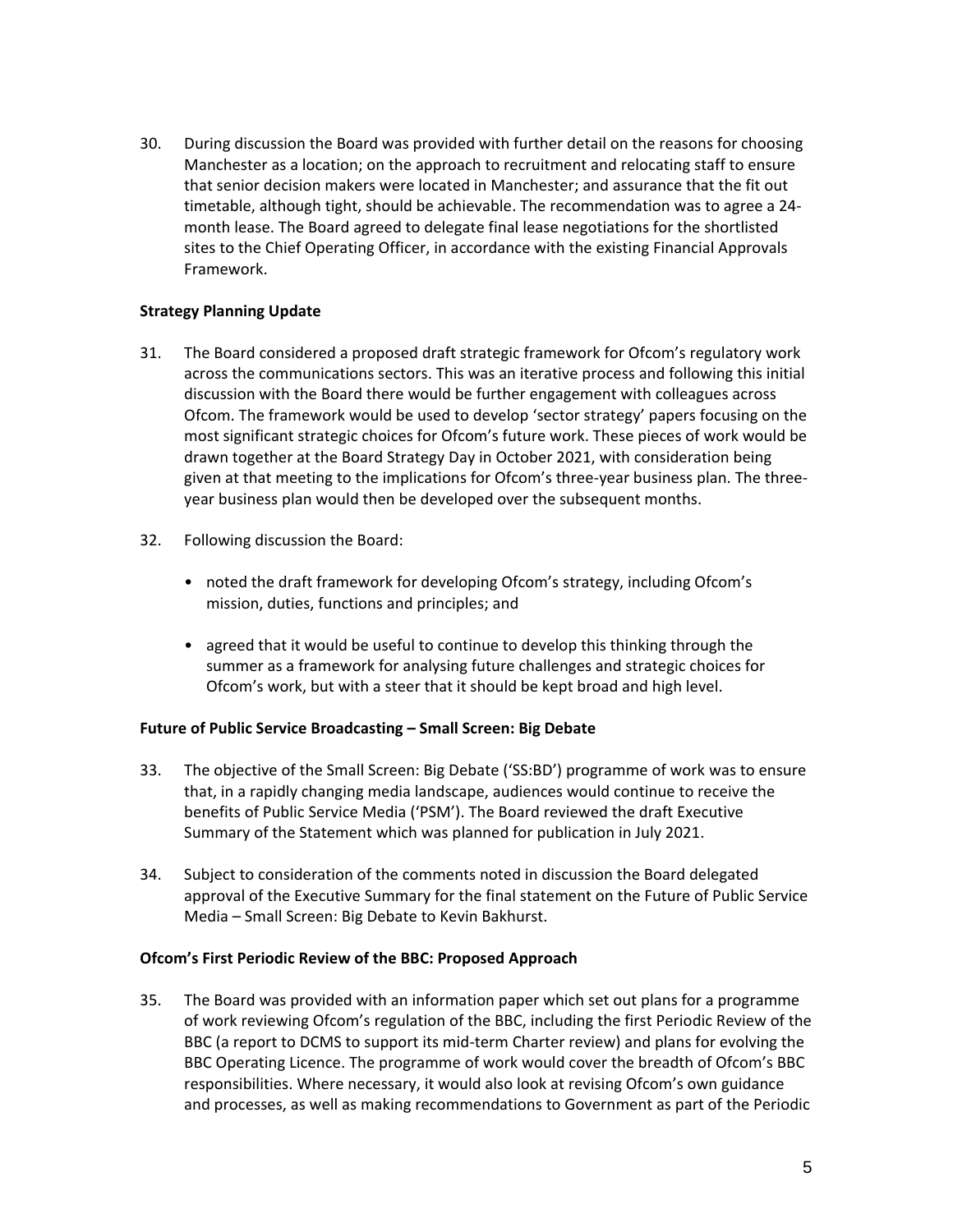Review. The intention was to publish a high-level consultation on the programme of work in July 2021 in order to gather initial stakeholder input to the programme. Following discussion the Board noted the update.

# **Six-Monthly Update on Key Themes and Emerging Lessons from the Content Board's Input to Editorial Standards Work**

- 36. The Board was provided with a six-monthly update on editorial standards themes being considered by the Content Board. The update focussed on four key emerging strategic themes regarding: offence; harm; due impartiality; and diverging approaches to content standards regulation on different platforms.
- 37. Following discussion, the Board noted the latest update on key themes and emerging lessons from the Content Board's editorial standards work up to 31 March 2021.

# **Proposed Content Board Reappointments**

38. The Board approved recommendations to reappointment Maggie Cunningham and Stephen Nuttall to the Content Board for further three-year terms. Maggie Cunningham's new term would run until 30 September 2024 and Stephen Nuttall's new term would run until 9 December 2024.

#### **Industry Migration to IP Based Voice Services Update**

39. The Board was provided with an update on Communication Providers' (CPs) progress on migration to "All IP" and copper retirement and Ofcom's programme of work in this area. During discussion, concern was expressed about a lack of awareness of the switch off of the Public Service Telephone Network (PSTN) which was due to be completed by 2025 and the implications of that. The decision to retire the PSTN and migrate customers to IP had been taken by the UK's telecommunications industry. Openreach and CPs were ultimately responsible for ensuring the transition would run smoothly for their customers and would meet the 2025 deadline. The Government and the wider public sector also had an important role to play to help mobilise Critical National Infrastructure (CNI) customers. The Board was updated on recent engagement with DCMS regarding the role that Government needed to play. The Board requested a further update in autumn 2021.

# **Telecoms Security Bill Update**

40. The Board was provided with an update on the current status of the Telecoms Security Bill and the associated telecoms security framework developed by Government. Following a brief discussion Melanie Dawes proposed and the Board agreed that it would be helpful to have a discussion at the Board before the end of the year on Ofcom's readiness to take on the new responsibilities in relation to telecoms security and the scale and scope of that work.